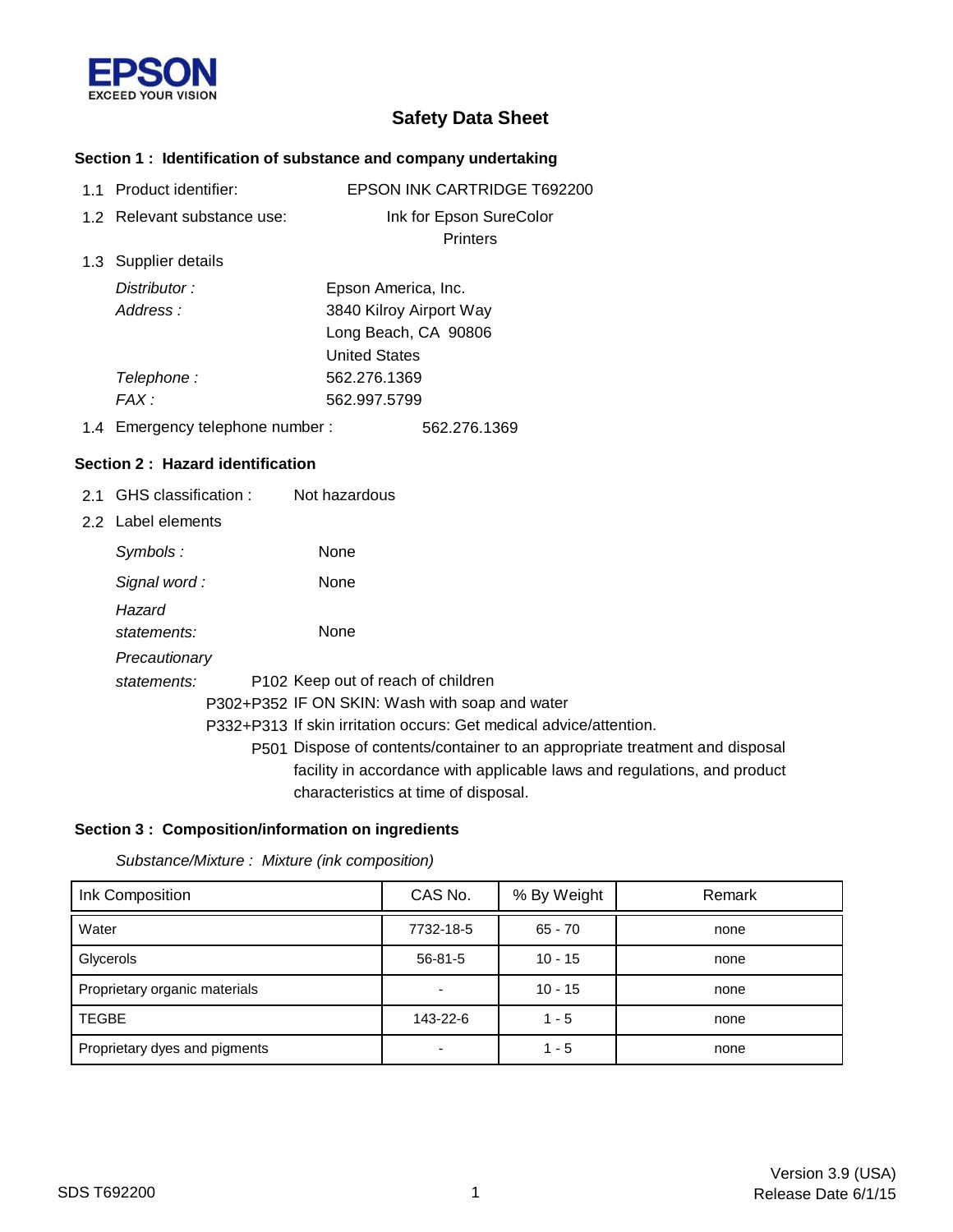

### **Section 4 : First aid measures**

4.1 Description of measures

| Eyes:                                       | Immediately flush with room temperature, low pressure, clean water.<br>Seek medical attention if irritation continues.                                                            |
|---------------------------------------------|-----------------------------------------------------------------------------------------------------------------------------------------------------------------------------------|
| Skin:                                       | IF ON SKIN: Wash with soap and water. Take off contaminated<br>If skin irritation occurs, get medical advice/attention.                                                           |
| Inhalation:                                 | Remove subject to ventilated fresh air. If not breathing, give artificial<br>respiration right away. If breathing is difficult, give oxygen. Seek immediate<br>medical attention. |
| Ingestion:                                  | Seek medical advice, and attention if stomach continues to be upset.                                                                                                              |
| 4.2 Most important<br>symptoms and effects, | Ink contact with skin may cause irritation, swelling, or redness.                                                                                                                 |

both acute and delayed:

4.3 Indication of any immediate medical attention and special treatment needed : Not necessary

#### **Section 5 : Fire-fighting measures**

| 5.1 Extinguishing media              |                                                                       |
|--------------------------------------|-----------------------------------------------------------------------|
| Suitable media :                     | Water spray, dry chemical, carbon dioxide, or alcohol resistant foam. |
| Unsuitable media :                   | None                                                                  |
| 5.2 Special hazards from<br>mixture: | None                                                                  |
| 5.3 Firefighters :                   | Use PPE, avoid a leeward position.                                    |

#### **Section 6 : Accidental release measures**

6.1 Personal precautions, protective equipment, and emergency procedures

*Non-emergency* Eye and skin protection required during clean-up. Use proper ventilation. *personnel :*

*Emergency responders:* None

- 6.2 Environmental precautions : Do not release to sewer, surface, or ground water.
- 6.3 Methods and material for containment and clean-up
	- *Spill containment :* Use sponges to wipe-up ink.
	- Wash hands with soap and water. Spill clean-up : Rinse area with damp cloth. Place waste in closed container for disposal.
	- *Other information :* Do not dispose of waste to sewer.
- 6.4 Reference to other sections : Please refer to Section 13 for disposal.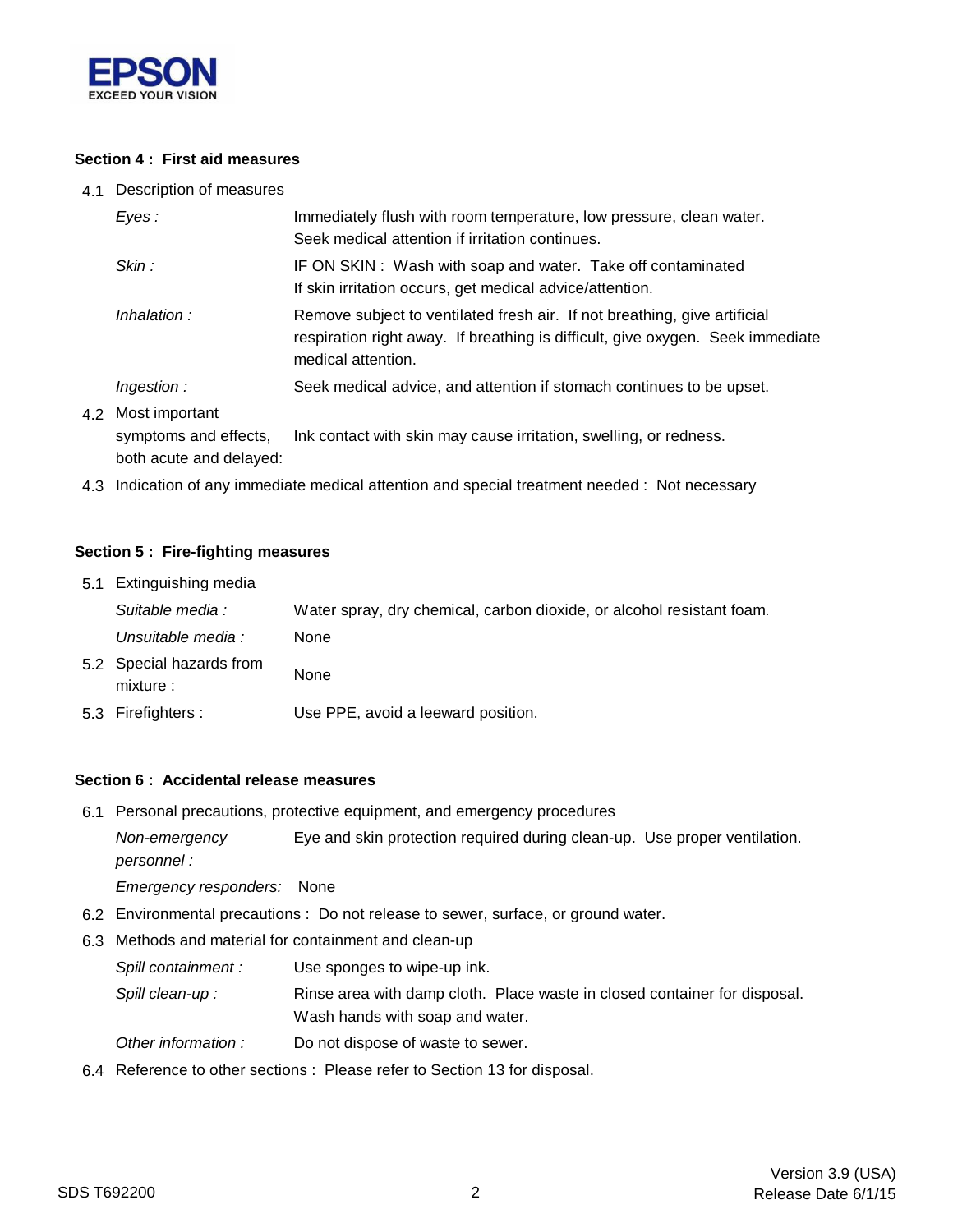

### **Section 7 : Handling and storage**

7.1 Precautions for safe handling

| Recommendations:       | Keep out of reach of children and do not drink ink.<br>Do not dismantle cartridge.                                                                                                                                                          |
|------------------------|---------------------------------------------------------------------------------------------------------------------------------------------------------------------------------------------------------------------------------------------|
| Occupation hygiene:    | Avoid contact with skin, eyes, and clothing.<br>In the case of skin contact, wash with soap and water.                                                                                                                                      |
| 7.2 Safe storage :     | Do not store cartridges in high or freezing temperatures.<br>Keep cartridges out of direct sunlight.<br>Do not store cartridges with oxidizing agents or explosives.<br>Make sure cartridges are dry before insertion into printer housing. |
| 7.3 Specific end uses: | Not specified                                                                                                                                                                                                                               |

### **Section 8 : Exposure controls / personnel protection**

| 8.1 Control parameters : | Glycerols (CAS No. 56-81-5)<br>ACGIH TLV-TWA 8-hour Exposure Limit is 10 mg/m <sup>3</sup> as glycerin mist.                                                                   |
|--------------------------|--------------------------------------------------------------------------------------------------------------------------------------------------------------------------------|
|                          | OSHA Z-1 PEL is 5 mg/m <sup>3</sup> as glycerin mist, respirable fraction.                                                                                                     |
|                          | OSHA Z-1 PEL is 15 mg/m <sup>3</sup> as glycerin mist, total dust.                                                                                                             |
| 8.2 Exposure controls    |                                                                                                                                                                                |
| Engineering controls :   | Proper ventilation                                                                                                                                                             |
| Personal protection:     | Personal protective equipment is not required under suitable use.<br>If there is a possibility of ink exposure, wear protective gloves, clothing, eye,<br>and face protection. |
|                          | Respiratory protection is not required under suitable use.                                                                                                                     |
|                          | Thermal hazards are not known under suitable use.                                                                                                                              |
| Environmental exposure   |                                                                                                                                                                                |
| controls:                | Not established                                                                                                                                                                |

## **Section 9 : Physical and chemical properties**

9.1 Physical and chemical properties

| Appearance:              | Cyan liquid                                 |
|--------------------------|---------------------------------------------|
| Odor :                   | Slight                                      |
| Odor threshold:          | No data available                           |
| pH:                      | $9.0 - 10.0$                                |
| Melting point:           | Less than $0^{\circ}$ C                     |
| Freezing point:          | Less than $0^{\circ}$ C                     |
| Initial boiling point:   | Greater than 100°C                          |
| Boiling range:           | Greater than 100°C                          |
| Flash point :            | Greater than 120°C (closed cup, ASTM D3278) |
| Evaporation rate:        | No data available                           |
| Flammability(solid/gas): | Not applicable (liquid)                     |
| Upper/lower              |                                             |
| flammability:            | No data available                           |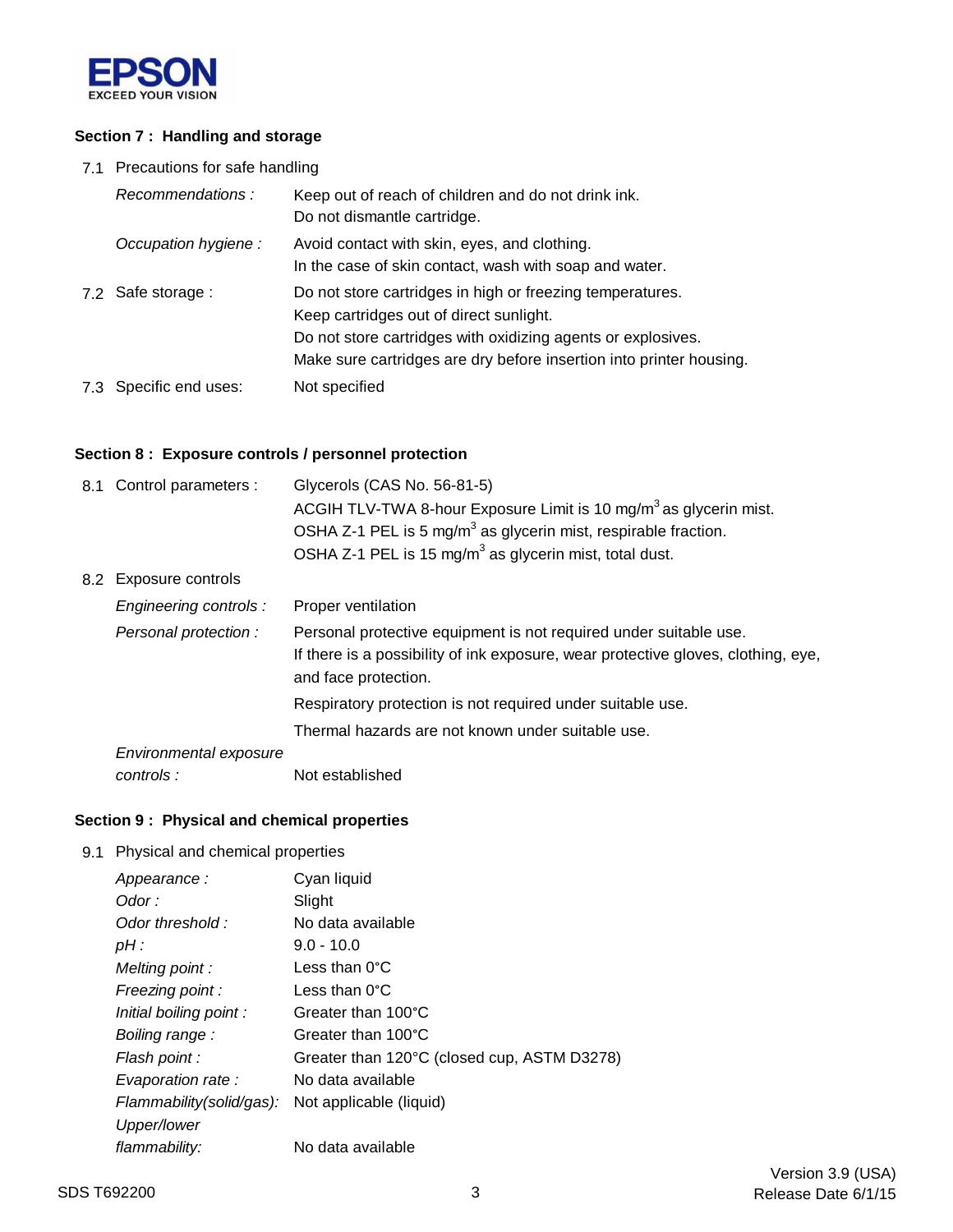

| Upper/lower             |                                     |
|-------------------------|-------------------------------------|
| explosive limits :      | No data available                   |
| Vapor pressure :        | No data available                   |
| Vapor density:          | Greater than 1 (air = 1)            |
| Relative density:       | 1.07 at $20^{\circ}$ C              |
| Solubility(ies):        | Soluble in water                    |
| Partition coefficient : | N-octanol/water, no data available  |
| Auto ignition temp :    | No data available                   |
| Decomposition temp:     | No data available                   |
| Viscosity :             | Less than 5 mPa-s at $20^{\circ}$ C |
| Explosive properties :  | None                                |
| Oxidizing properties :  | None                                |

# **Section 10 : Stability and reactivity**

| 10.1 Reactivity:                              | Stable under normal temperature and pressure           |
|-----------------------------------------------|--------------------------------------------------------|
| 10.2 Chemical stability:                      | Stable under normal temperature and pressure           |
| 10.3 Hazard reactions :                       | None                                                   |
| 10.4 Conditions to avoid :                    | High and freezing temperatures                         |
|                                               | 10.5 Incompatible materials : Oxidizers and explosives |
| 10.6 Hazard decomposition : No data available |                                                        |
|                                               |                                                        |

# **Section 11 : Toxicological information**

11.1 Toxicological effects

| Acute toxicity Oral LD $_{50}$ :   | $>5000$ mg/kg (rats) |
|------------------------------------|----------------------|
| Acute toxicity Dermal LD $_{50}$ : | $>2000$ mg/kg (rats) |
| Irritation Eye :                   | No data available    |
| Irritation Skin :                  | No data available    |
| Corrosivity:                       | No data available    |
| Sensitization:                     | No data available    |
| Carcinogenicity:                   | No data available    |
| Mutagenicity:                      | No data available    |
| Reproduction toxicity:             | No data available    |
|                                    |                      |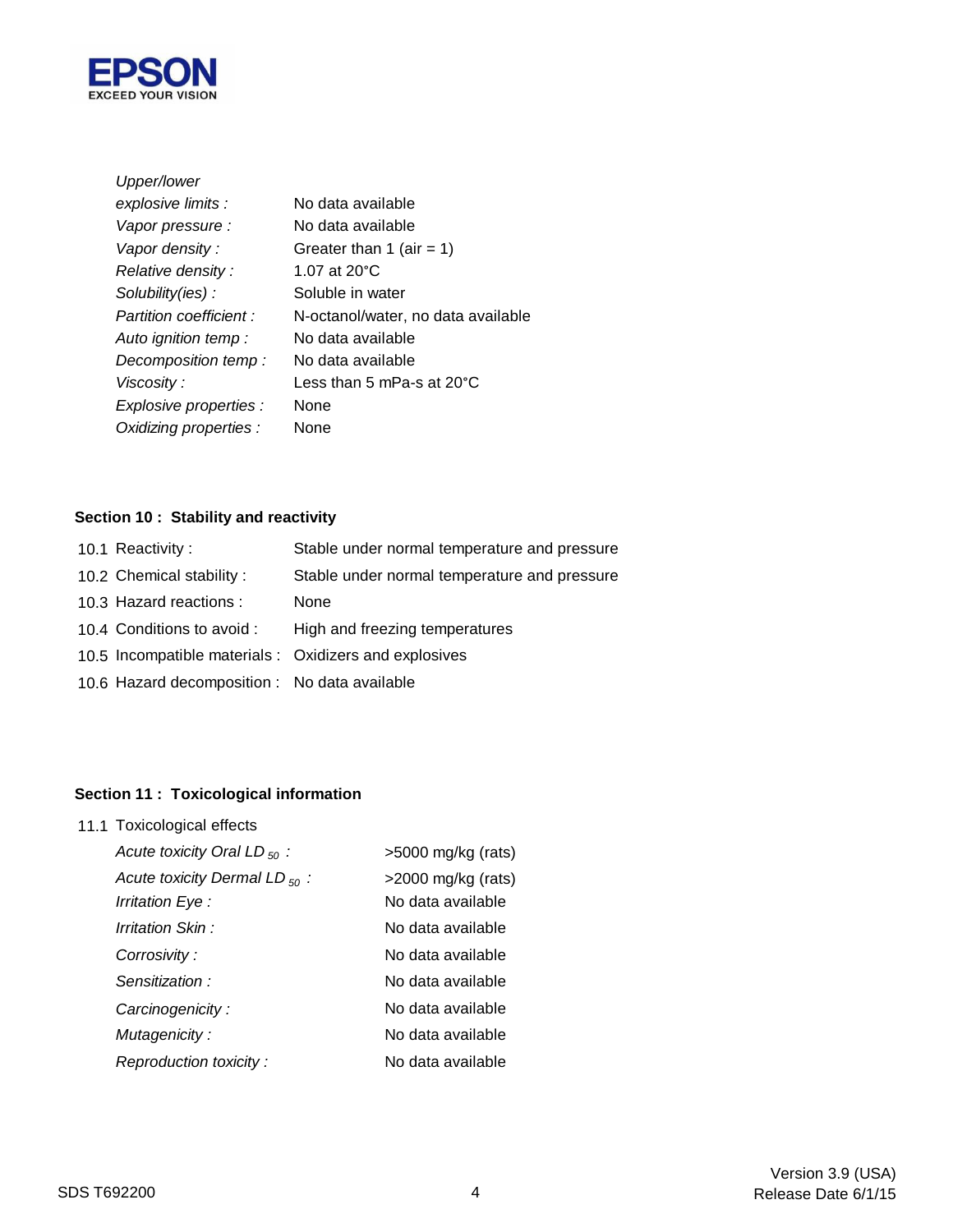

## **Section 12 : Ecological information**

| 12.1 Toxicity:                      | No data available |
|-------------------------------------|-------------------|
| 12.2 Persistence and degradability: | No data available |
| 12.3 Bio accumulative potential :   | No data available |
| 12.4 Mobility in soil:              | No data available |
| 12.5 PBT and vPvB assessment :      | No data available |
| 12.6 Other adverse effects :        | No data available |

#### **Section 13 : Disposal considerations**

| 13.1 Waste treatment | Disposal should be in accordance with federal, state, and local |
|----------------------|-----------------------------------------------------------------|
| methods:             | requirements.                                                   |

#### **Section 14 : Transportation information**

| 14.1 UN number:                             | Not applicable                                             |                |
|---------------------------------------------|------------------------------------------------------------|----------------|
| 14.2 Proper shipping name: Not applicable   |                                                            |                |
| 14.3 Transport hazard class: Not applicable |                                                            |                |
| 14.4 Packing group:                         | Not applicable                                             |                |
| 14.5 Environmental hazards : Not applicable |                                                            |                |
| 14.6 Special precautions : Not applicable   |                                                            |                |
|                                             | 14.7 Bulk transport Annex II of MARPOL 73/78 and IBC Code: | Not applicable |

## **Section 15 : Regulation information** (safety, health, and environmental)

| 15.1 U.S. Information            |                                                                 |  |  |
|----------------------------------|-----------------------------------------------------------------|--|--|
| OSHA Inhalation Hazard:          | Not Regulated (29 CFR 1910.1000(d)(1)(i))                       |  |  |
| TSCA Sec. 4(a) FinalTest Rules : | Not Regulated                                                   |  |  |
| TSCA Sec. 5 SNUR :               | Not Regulated                                                   |  |  |
| TSCA Sec.8(a) PAIR :             | Not Regulated                                                   |  |  |
| TSCA Sec. 12(b) 1-time Export :  | Not Regulated                                                   |  |  |
| Clean Air Act Sec. 112 HAP :     | TEGBE (CAS# 143-22-6)                                           |  |  |
| EPCRA Sec. 313 (SARATitle III) : | Not Regulated                                                   |  |  |
| <b>NFPA Hazard Rating:</b>       | Health(1), Flammability(1), Instability/Reactivity(0), Other(0) |  |  |
| HMIS Hazard Rating:              | Health(1), Flammability(1), Instability/Reactivity(0), PPE (D)  |  |  |
| California Proposition 65 :      | Not Regulated                                                   |  |  |
| 15.2 Canada Information:         |                                                                 |  |  |
| WHMIS Controlled Product:        | Not applicable (manufactured article)                           |  |  |
| 15.3 Chemical safety             |                                                                 |  |  |
| assessment:                      | Chemical safety assessment on ink has not been conducted        |  |  |